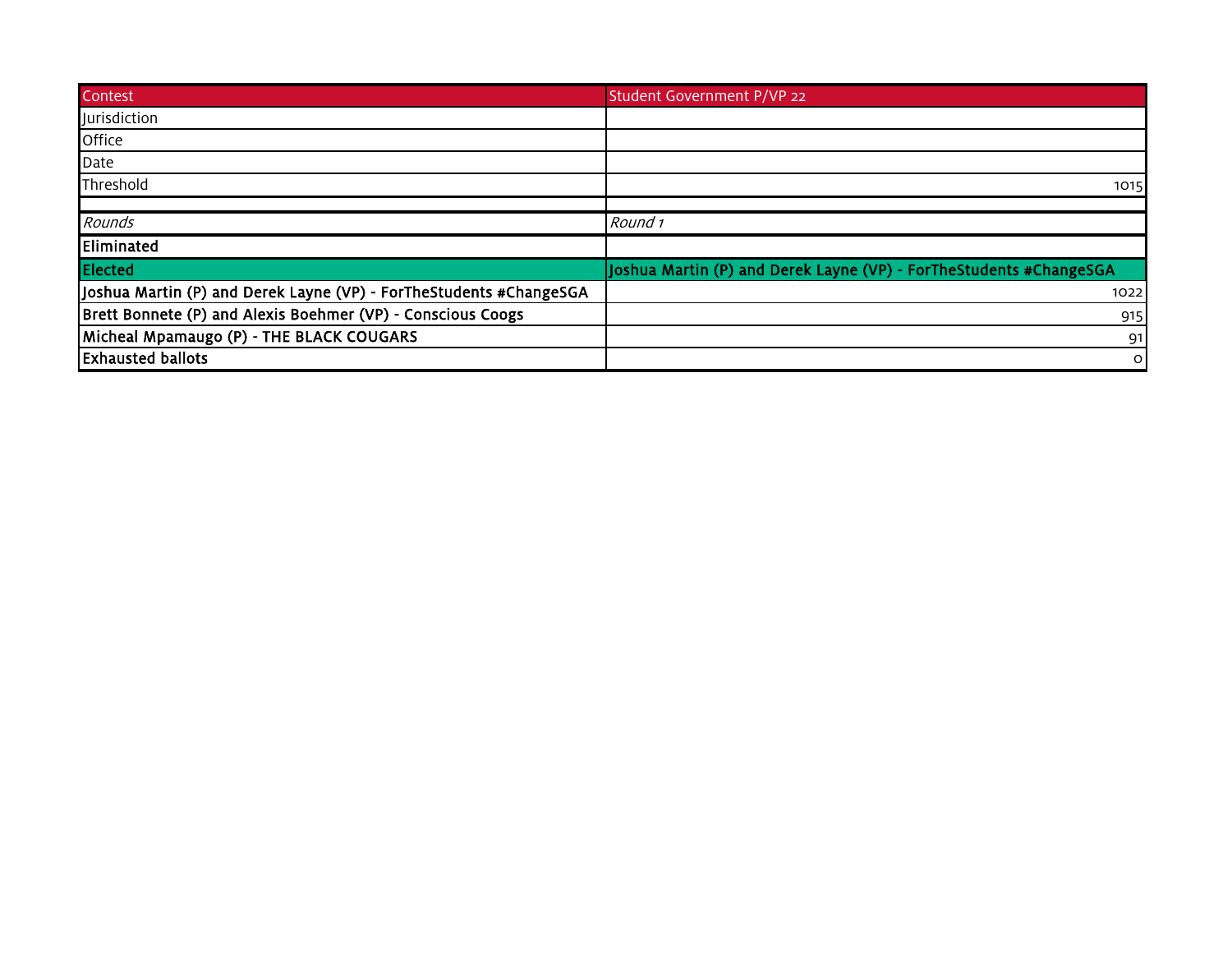| Contest                         | Arts                            |
|---------------------------------|---------------------------------|
| <b>Jurisdiction</b>             |                                 |
| Office                          |                                 |
| Date                            |                                 |
| Threshold                       | 31                              |
|                                 |                                 |
| Rounds                          | Round 1                         |
| Eliminated                      |                                 |
| Elected                         | Jasmine Arani - Conscious Coogs |
| Jasmine Arani - Conscious Coogs | 59                              |
| <b>Prefer Not to Vote</b>       | $\overline{2}$                  |
| <b>Exhausted ballots</b>        | $\circ$                         |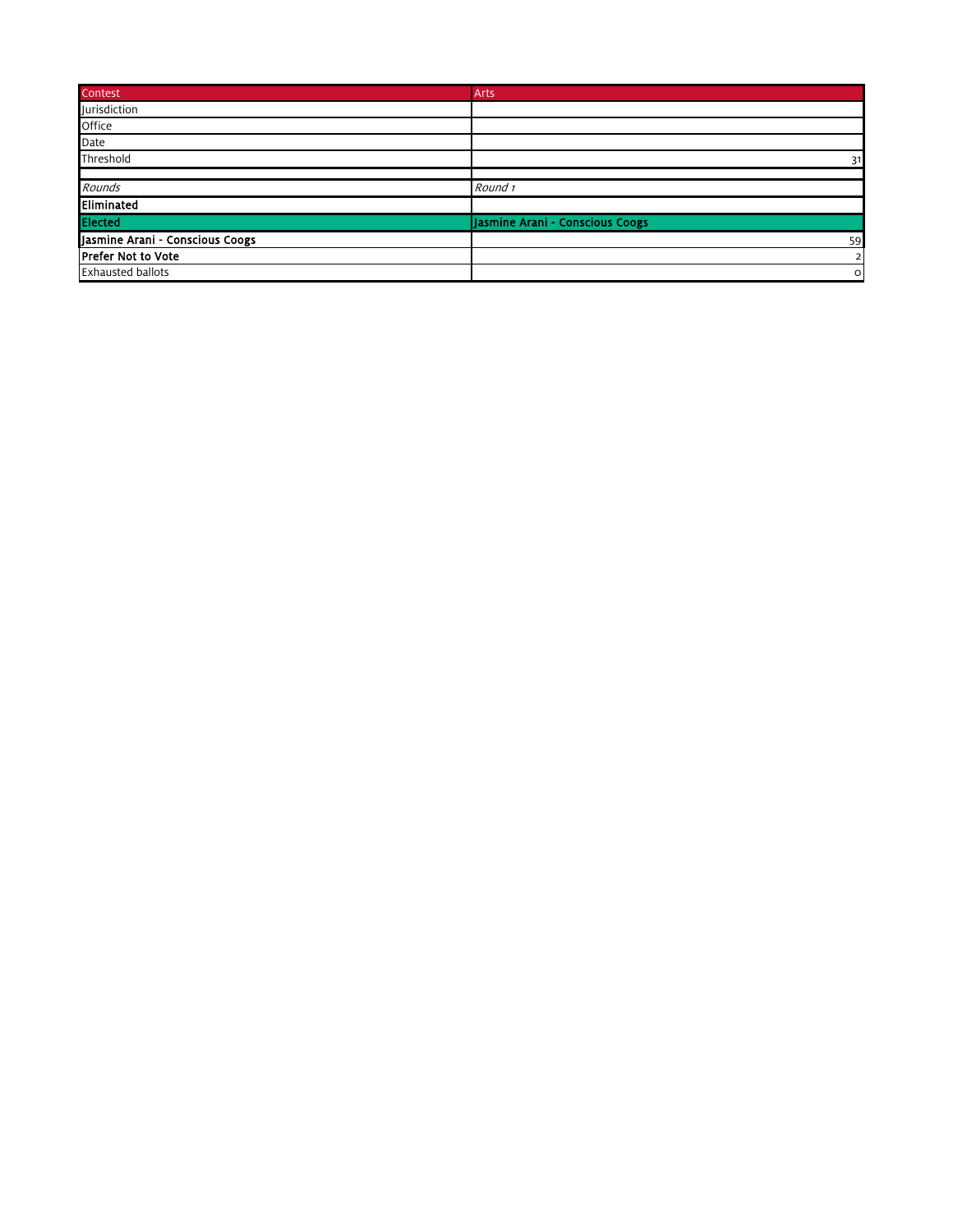| Contest                                                               | <b>Business</b>                                   |                                                  |                                |                                 |                                  |                                    |         |
|-----------------------------------------------------------------------|---------------------------------------------------|--------------------------------------------------|--------------------------------|---------------------------------|----------------------------------|------------------------------------|---------|
| Jurisdiction                                                          |                                                   |                                                  |                                |                                 |                                  |                                    |         |
| Office                                                                |                                                   |                                                  |                                |                                 |                                  |                                    |         |
| Date                                                                  |                                                   |                                                  |                                |                                 |                                  |                                    |         |
| Threshold                                                             |                                                   |                                                  |                                |                                 |                                  |                                    |         |
|                                                                       |                                                   |                                                  |                                |                                 |                                  |                                    |         |
| Rounds                                                                | Round <sub>1</sub>                                | Round <sub>2</sub>                               | Round a                        | Round 4                         | Round s                          | Round 6                            | Round 7 |
| Eliminated                                                            |                                                   |                                                  | Amritha Siby - Conscious Coogs |                                 | Sameer The Red - Conscious Coogs |                                    |         |
|                                                                       |                                                   |                                                  |                                |                                 |                                  |                                    |         |
|                                                                       | <b>Hadley Psencik - ForTheStudents eChangeSGA</b> | <b>Erik Cisneros - ForTheStudents eChangeSGA</b> |                                | Poornima Iver - Conscious Coogs |                                  | <b>Bre Marin - Conscious Coogs</b> |         |
| Elected<br>Hadley Psencik - ForTheStudents oChangeSGA                 | 100                                               |                                                  |                                |                                 |                                  |                                    |         |
| Erik Cisneros - ForTheStudents #ChangeSGA                             |                                                   | 83.76                                            | 48.0018                        | 48.0018                         | 48.0018                          | 48.0018                            | 48.0018 |
|                                                                       |                                                   |                                                  | 37.8347                        | 48.2656                         | 48,0004                          | 48,0004                            | 48.0004 |
| Poornima Iver - Conscious Coogs<br><b>Bre Marin - Conscious Coogs</b> |                                                   | 27.52                                            | 38.8246                        | 39-9935                         | 40.0538                          | 75.2433                            | 47.9966 |
| Sameer The Red - Conscious Coogs                                      |                                                   | 27.56                                            | 31.0265                        | 37.4174                         | 37.6164                          |                                    |         |
| Amritha Siby - Conscious Coogs                                        |                                                   | 15.6                                             | 17.9907                        |                                 |                                  |                                    |         |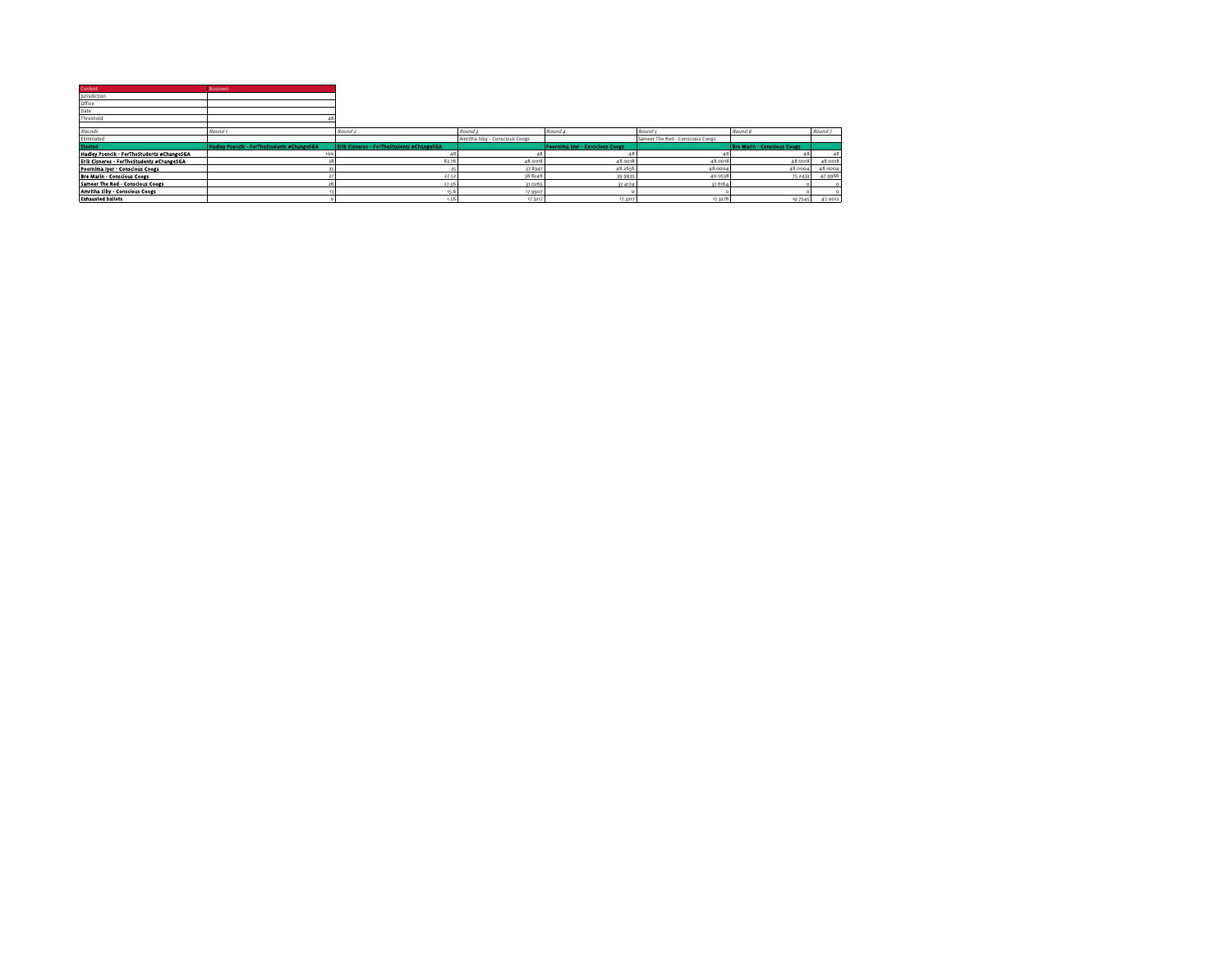| Contest                                   | CLASS <sub>22</sub>                       |                                        |                                        |                               |                                           |                          |                                             |                                           |                        |                                                |                       |          |
|-------------------------------------------|-------------------------------------------|----------------------------------------|----------------------------------------|-------------------------------|-------------------------------------------|--------------------------|---------------------------------------------|-------------------------------------------|------------------------|------------------------------------------------|-----------------------|----------|
| Jurisdiction                              |                                           |                                        |                                        |                               |                                           |                          |                                             |                                           |                        |                                                |                       |          |
| Office                                    |                                           |                                        |                                        |                               |                                           |                          |                                             |                                           |                        |                                                |                       |          |
| Date                                      |                                           |                                        |                                        |                               |                                           |                          |                                             |                                           |                        |                                                |                       |          |
| Threshold                                 |                                           |                                        |                                        |                               |                                           |                          |                                             |                                           |                        |                                                |                       |          |
|                                           |                                           |                                        |                                        |                               |                                           |                          |                                             |                                           |                        |                                                |                       |          |
| Rounds                                    | Round 1                                   | Round 2                                | Round 3                                | Round 4                       | Round 5                                   | Round 6                  | Round 7                                     | Round 8                                   | Round 9                | Round 10                                       | Round 11              | Round 12 |
| Eliminated                                |                                           |                                        | Jacob Loew -<br><b>Conscious Coogs</b> | Luke McMahan -<br>Independent | Abraham Nunez -<br><b>Conscious Coogs</b> |                          | Susan Osawe<br>ForTheStudents<br>#ChangeSGA | Eduardo Moeller<br><b>Conscious Coogs</b> |                        | Jaclyn Foteh -<br>ForTheStudents<br>#ChangeSGA |                       |          |
|                                           |                                           | <b>Esme Ledezma - Conscious Coogs;</b> |                                        |                               |                                           |                          |                                             |                                           |                        |                                                | <b>Marie McGrew</b>   |          |
|                                           | Kayla Garcia - ForTheStudents #ChangeSGA; | <b>Victor Castro - ForTheStudents</b>  |                                        |                               |                                           | <b>Ashley Canright -</b> |                                             |                                           | Atirikta Kumar -       |                                                | <b>ForTheStudents</b> |          |
|                                           |                                           |                                        |                                        |                               |                                           |                          |                                             |                                           |                        |                                                |                       |          |
| <b>Elected</b>                            | <b>Joey Cham - Conscious Coogs</b>        | #ChangeSGA                             |                                        |                               |                                           | <b>Conscious Coogs</b>   |                                             |                                           | <b>Conscious Coogs</b> |                                                | #ChangeSGA            |          |
| Kayla Garcia - ForTheStudents #ChangeSGA  | 158                                       | 82.002                                 | 82.002                                 | 82.002                        | 82.002                                    | 82.002                   | 82.002                                      | 82.002                                    | 82.002                 | 82.002                                         | 82.002                | 82.002   |
| Joey Cham - Conscious Coogs               | 133                                       | 81.9945                                | 81,9945                                | 81.9945                       | 81.9945                                   | 81.9945                  | 81.9945                                     | 81.9945                                   | 81.9945                | 81.9945                                        | 81.9945               | 81.9945  |
| <b>Esme Ledezma - Conscious Coogs</b>     | 63                                        | 108.643                                | 82.0078                                | 82.0078                       | 82,0078                                   | 82.0078                  | 82.0078                                     | 82.0078                                   | 82.0078                | 82.0078                                        | 82,0078               | 82.0078  |
| Marie McGrew - ForTheStudents #ChangeSGA  | 43                                        | 48.772                                 | 58,5282                                | 59.1103                       | 62.1748                                   | 63.1748                  | 63.2214                                     | 73.3559                                   | 75.9784                | 77,2162                                        | 133.3252              | 81.9975  |
| Victor Castro - ForTheStudents #ChangeSGA | 39                                        | 94.6985                                | 81.9997                                | 81.9997                       | 81,9997                                   | 81.9997                  | 81.9997                                     | 81.9997                                   | 81.9997                | 81,9997                                        | 81,9997               | 81.9997  |
| Atirikta Kumar - Conscious Coogs          | 39                                        | 40.3455                                | 42,7804                                | 45.1639                       | 46.1639                                   | 52.6414                  | 52.6965                                     | 56,6998                                   | 87.5436                | 82.0029                                        | 82.0029               | 82.0029  |
| <b>Ashley Canright - Conscious Coogs</b>  | 39                                        | 44.2845                                | 63.947                                 | 72,6083                       | 78,6083                                   | 82.2738                  | 82.0035                                     | 82.0035                                   | 82.0035                | 82.0035                                        | 82,0035               | 82.0035  |
| Susan Osawe - ForTheStudents #ChangeSGA   | 32                                        | 32.962                                 | 33.6339                                | 33.6339                       | 34.6339                                   | 35.6339                  | 35.6376                                     |                                           |                        |                                                |                       |          |
| <b>Eduardo Moeller - Conscious Coogs</b>  | 31                                        | 32.443                                 | 33,4417                                | 37,4417                       | 37,6869                                   | 44.7071                  | 44.8616                                     | 44.8616                                   |                        |                                                |                       |          |
| Jaclyn Foteh - ForTheStudents #ChangeSGA  | 28                                        | 31.848                                 | 32.9185                                | 32.9185                       | 39.1816                                   | 39.3802                  | 39.3867                                     | 58,8865                                   | 65.2698                | 66.9842                                        |                       |          |
| Luke McMahan - Independent                | 19                                        | 19                                     | 19.7069                                | 19.7069                       |                                           |                          |                                             |                                           |                        |                                                |                       |          |
| <b>Abraham Nunez - Conscious Coogs</b>    | 16                                        | 17.534                                 | 18,7331                                | 20,3618                       | 20,4959                                   |                          |                                             |                                           |                        |                                                |                       |          |
| Jacob Loew - Conscious Coogs              | 15                                        | 16.1505<br>4.3225                      | 17.2556<br>6.0507                      | 6.0507                        | 8.0507                                    |                          |                                             | 11.1887                                   | 16,2007                | 18,7892                                        | 29.6644               | 80.9921  |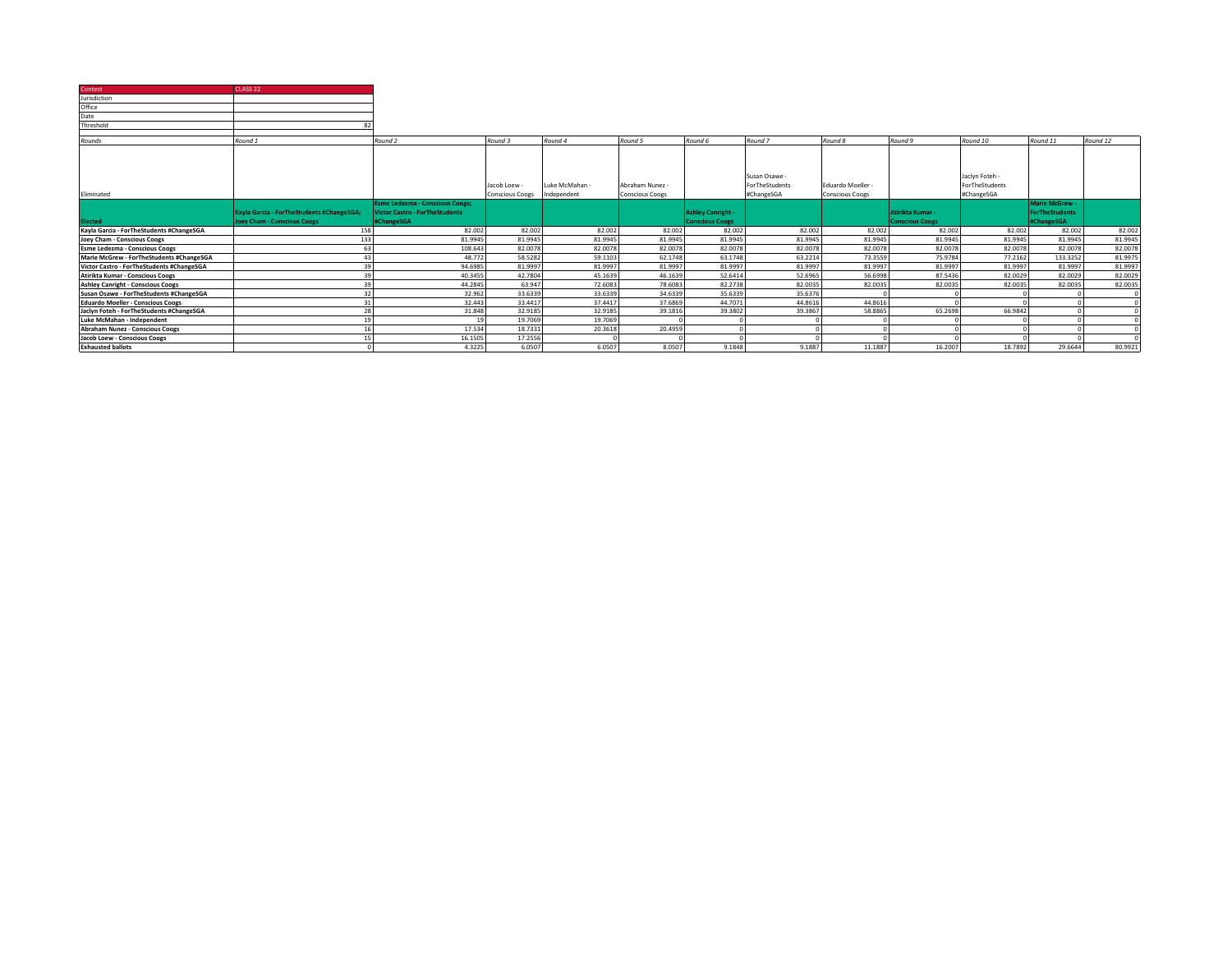| Contest                                 | Education                                                                   |         |
|-----------------------------------------|-----------------------------------------------------------------------------|---------|
| <b>Jurisdiction</b>                     |                                                                             |         |
| Office                                  |                                                                             |         |
| Date                                    |                                                                             |         |
| Threshold                               | 58                                                                          |         |
|                                         |                                                                             |         |
| Rounds                                  | Round 1                                                                     | Round 2 |
| Eliminated                              |                                                                             |         |
| <b>Elected</b>                          | Eva Patrick - ForTheStudents #ChangeSGA; Gabriela Hamdieh - Conscious Coogs |         |
| Eva Patrick - ForTheStudents #ChangeSGA | 62                                                                          | 58.001  |
| Gabriela Hamdieh - Conscious Coogs      | 62                                                                          | 58.001  |
| Zunayra Hemani - Conscious Coogs        | 49                                                                          | 55.5145 |
| <b>Exhausted ballots</b>                | $\circ$                                                                     | 1.4835  |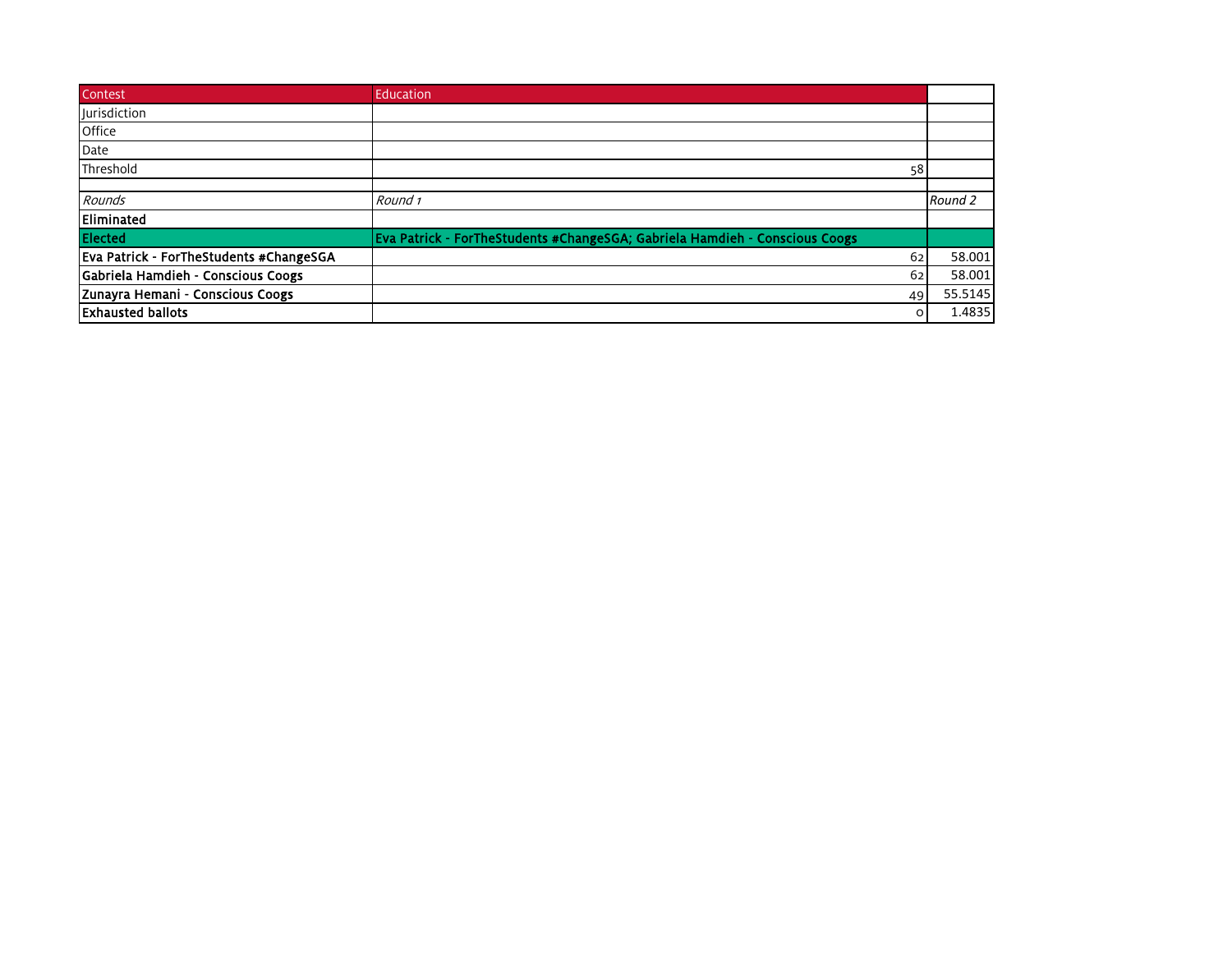| Contest                                    | Engineering                                                |         |
|--------------------------------------------|------------------------------------------------------------|---------|
| Jurisdiction                               |                                                            |         |
| Office                                     |                                                            |         |
| Date                                       |                                                            |         |
| Threshold                                  | 42                                                         |         |
| Rounds                                     | Round 1                                                    | Round 2 |
| Eliminated                                 |                                                            |         |
|                                            | Timothy Healey - ForTheStudents #ChangeSGA; Evan Buisson - |         |
| Elected                                    | ForTheStudents #ChangeSGA; 1 seat available                |         |
| Timothy Healey - ForTheStudents #ChangeSGA | 76                                                         | 41.9976 |
| <b>IPrefer Not to Vote</b>                 | 48                                                         | 42      |
| Evan Buisson - ForTheStudents #ChangeSGA   | 42                                                         | 42      |
| <b>Exhausted ballots</b>                   | $\circ$                                                    | 40.0024 |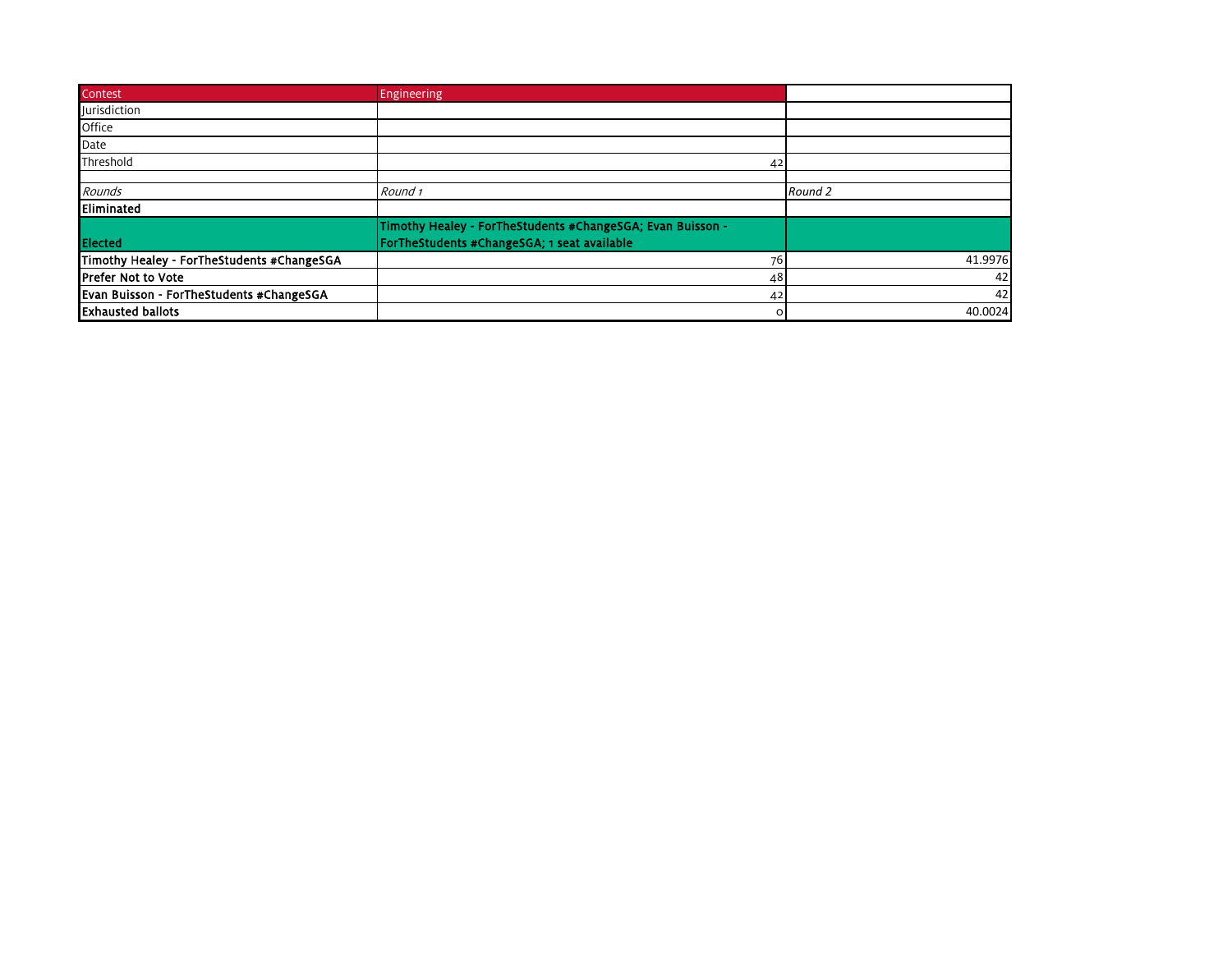| Contest                                   | <b>Honors</b>              |                                           |                                           |          |
|-------------------------------------------|----------------------------|-------------------------------------------|-------------------------------------------|----------|
| <b>Jurisdiction</b>                       |                            |                                           |                                           |          |
| Office                                    |                            |                                           |                                           |          |
| Date                                      |                            |                                           |                                           |          |
| Threshold                                 |                            |                                           |                                           |          |
|                                           |                            |                                           |                                           |          |
| Rounds                                    | Round <sub>1</sub>         | Round 2                                   | Round 3                                   | Round 4  |
| Eliminated                                |                            | Caitlyn Foret - ForTheStudents #ChangeSGA |                                           |          |
| <b>Elected</b>                            | Tuyen Le - Conscious Coogs |                                           | Jadyn Winsett - ForTheStudents #ChangeSGA |          |
| Tuyen Le - Conscious Coogs                | 169                        | 98.0031                                   | 98.0031                                   | 98.0031  |
| Jadyn Winsett - ForTheStudents #ChangeSGA | 70                         | 95.206                                    | 168.5718                                  | 98.0022  |
| Caitlyn Foret - ForTheStudents #ChangeSGA |                            | 79.4663                                   |                                           | $\Omega$ |
| <b>Exhausted ballots</b>                  |                            | 19.3246                                   | 25.4251                                   | 95.9947  |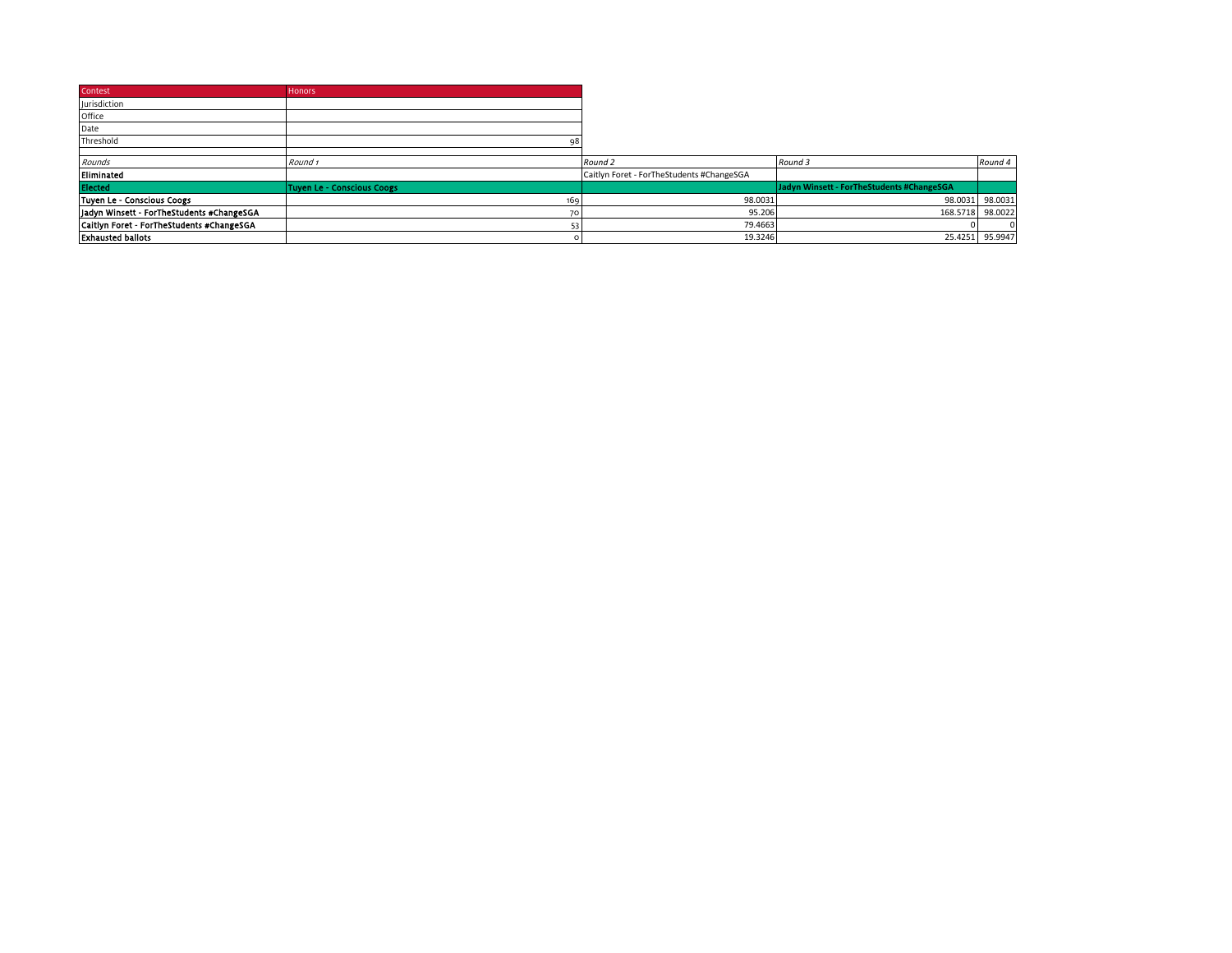| Contest                                       | <b>HRM</b>                                    |
|-----------------------------------------------|-----------------------------------------------|
| Jurisdiction                                  |                                               |
| Office                                        |                                               |
| Date                                          |                                               |
| Threshold                                     | 17                                            |
| Rounds                                        | Round 1                                       |
| Eliminated                                    |                                               |
| <b>Elected</b>                                | Nicholar Varcados - ForTheStudents #ChangeSGA |
| Nicholar Varcados - ForTheStudents #ChangeSGA | 25                                            |
| <b>Prefer Not to Vote</b>                     |                                               |
| <b>Exhausted ballots</b>                      | $\circ$                                       |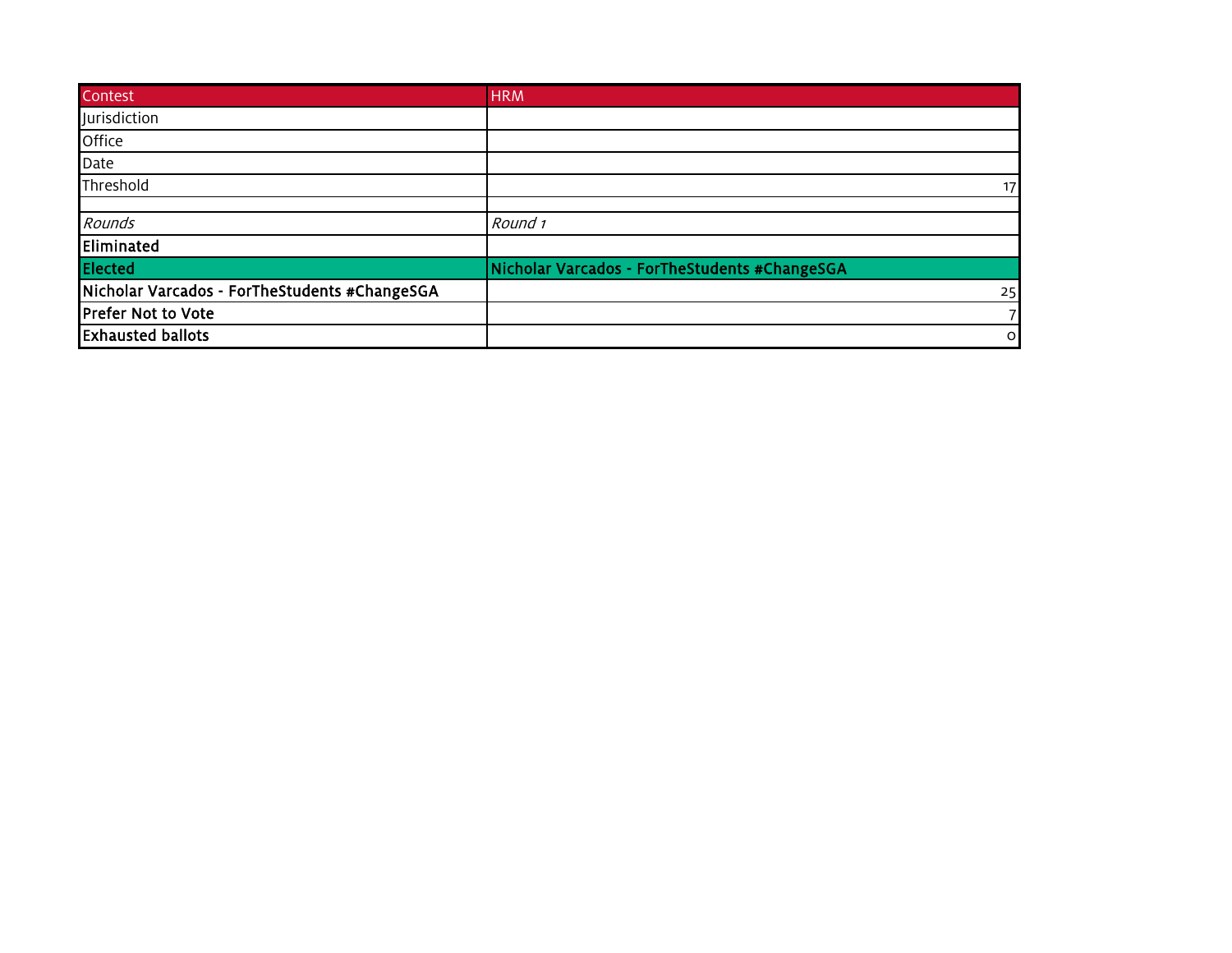| Contest                                 | Law                                     |
|-----------------------------------------|-----------------------------------------|
| Jurisdiction                            |                                         |
| Office                                  |                                         |
| <b>Date</b>                             |                                         |
| Threshold                               |                                         |
|                                         |                                         |
| Rounds                                  | Round 1                                 |
| Eliminated                              |                                         |
| <b>Elected</b>                          | Mikel Moore - ForTheStudents #ChangeSGA |
| Mikel Moore - ForTheStudents #ChangeSGA | 10 <sup>1</sup>                         |
| Prefer Not to Vote                      | $\overline{2}$                          |
| <b>Exhausted ballots</b>                | $\circ$                                 |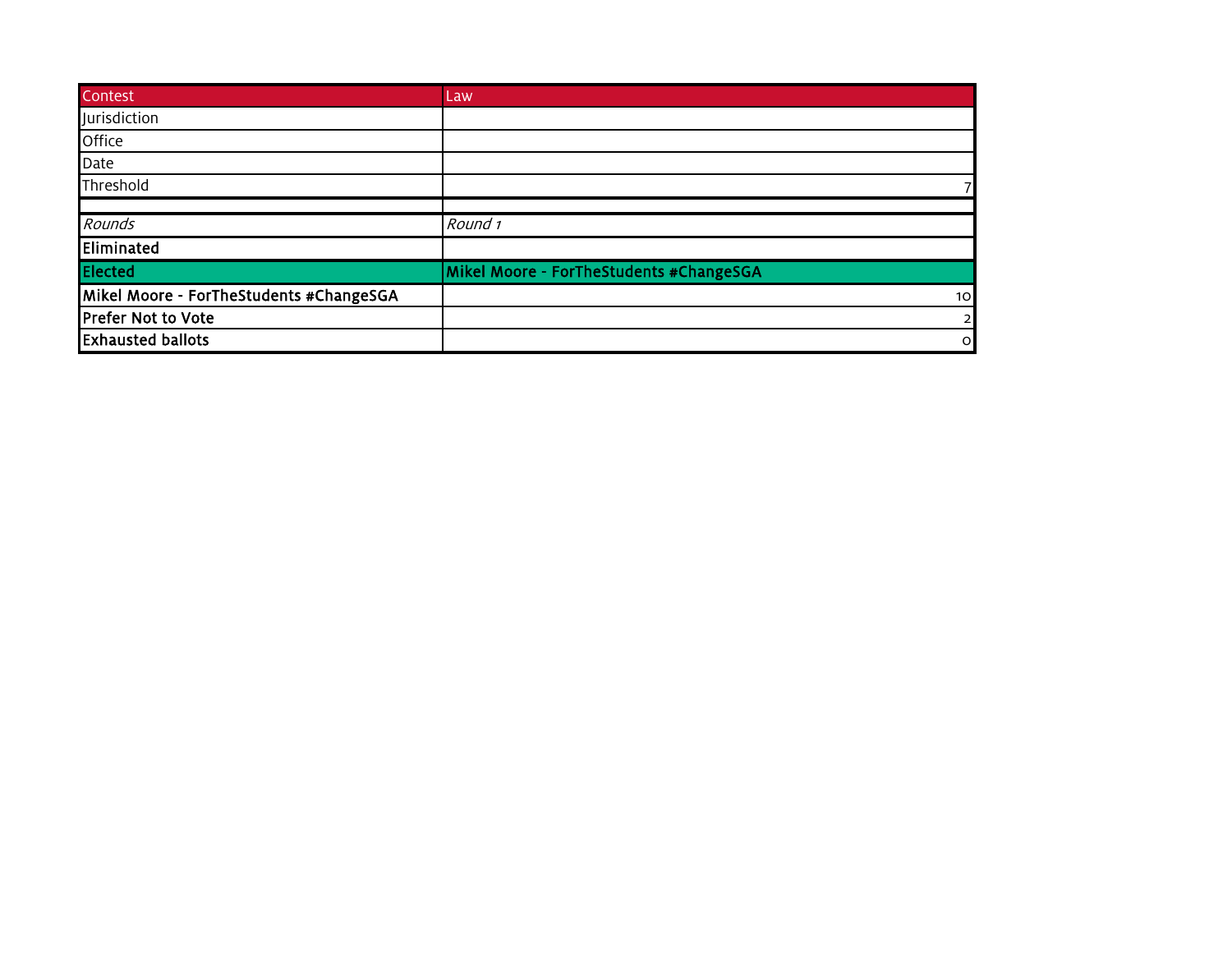| Contest                                     | <b>NSM</b>                                   |                                |                                             |                                       |         |
|---------------------------------------------|----------------------------------------------|--------------------------------|---------------------------------------------|---------------------------------------|---------|
| Jurisdiction                                |                                              |                                |                                             |                                       |         |
| Office                                      |                                              |                                |                                             |                                       |         |
| Date                                        |                                              |                                |                                             |                                       |         |
| Threshold                                   |                                              |                                |                                             |                                       |         |
|                                             |                                              |                                |                                             |                                       |         |
| Rounds                                      | Round 1                                      | Round <sub>2</sub>             | Round 3                                     | Round 4                               | Round 5 |
| Eliminated                                  |                                              |                                | Emmanuel Chavez - ForTheStudents #ChangeSGA |                                       |         |
|                                             | Mary Potestas - Conscious Coogs; Jay Viera - |                                |                                             | <b>Brandon Hayes - ForTheStudents</b> |         |
| Elected                                     | <b>ForTheStudents #ChangeSGA</b>             | Salik Faisal - Conscious Coogs |                                             | <b>#ChangeSGA</b>                     |         |
| Mary Potestas - Conscious Coogs             |                                              |                                |                                             | 651                                   | 64.9978 |
| Jay Viera - ForTheStudents #ChangeSGA       |                                              |                                |                                             |                                       | 64.9992 |
| Salik Faisal - Conscious Coogs              |                                              | 108                            |                                             |                                       | 65.0046 |
| Emmanuel Chavez - ForTheStudents #ChangeSGA |                                              |                                |                                             |                                       |         |
| Brandon Hayes - ForTheStudents #ChangeSGA   |                                              |                                |                                             |                                       | 64.9924 |
| <b>Exhausted ballots</b>                    |                                              |                                |                                             |                                       | 60.006  |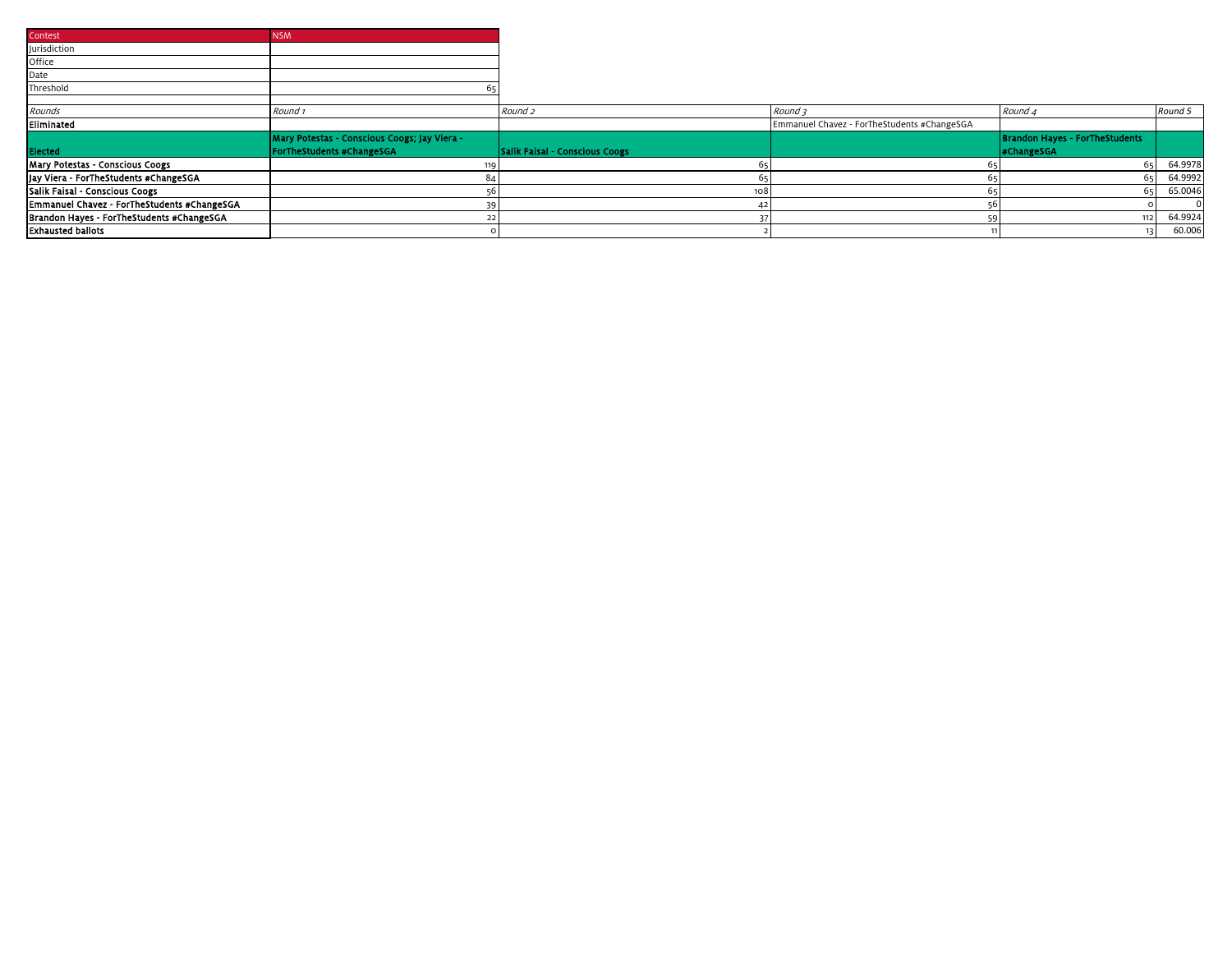| Contest                                 | Technology                                                    |         |
|-----------------------------------------|---------------------------------------------------------------|---------|
| <b>Iurisdiction</b>                     |                                                               |         |
| Office                                  |                                                               |         |
| Date                                    |                                                               |         |
| Threshold                               | 47                                                            |         |
|                                         |                                                               |         |
| Rounds                                  | Round 1                                                       | Round 2 |
| Eliminated                              |                                                               |         |
| Elected                                 | Doug Yowell - ForTheStudents #ChangeSGA;<br>3 seats available |         |
| Doug Yowell - ForTheStudents #ChangeSGA | 120                                                           | 47.004  |
| <b>Prefer Not to Vote</b>               | 19                                                            | 19      |
| <b>Exhausted ballots</b>                | 0                                                             | 72.996  |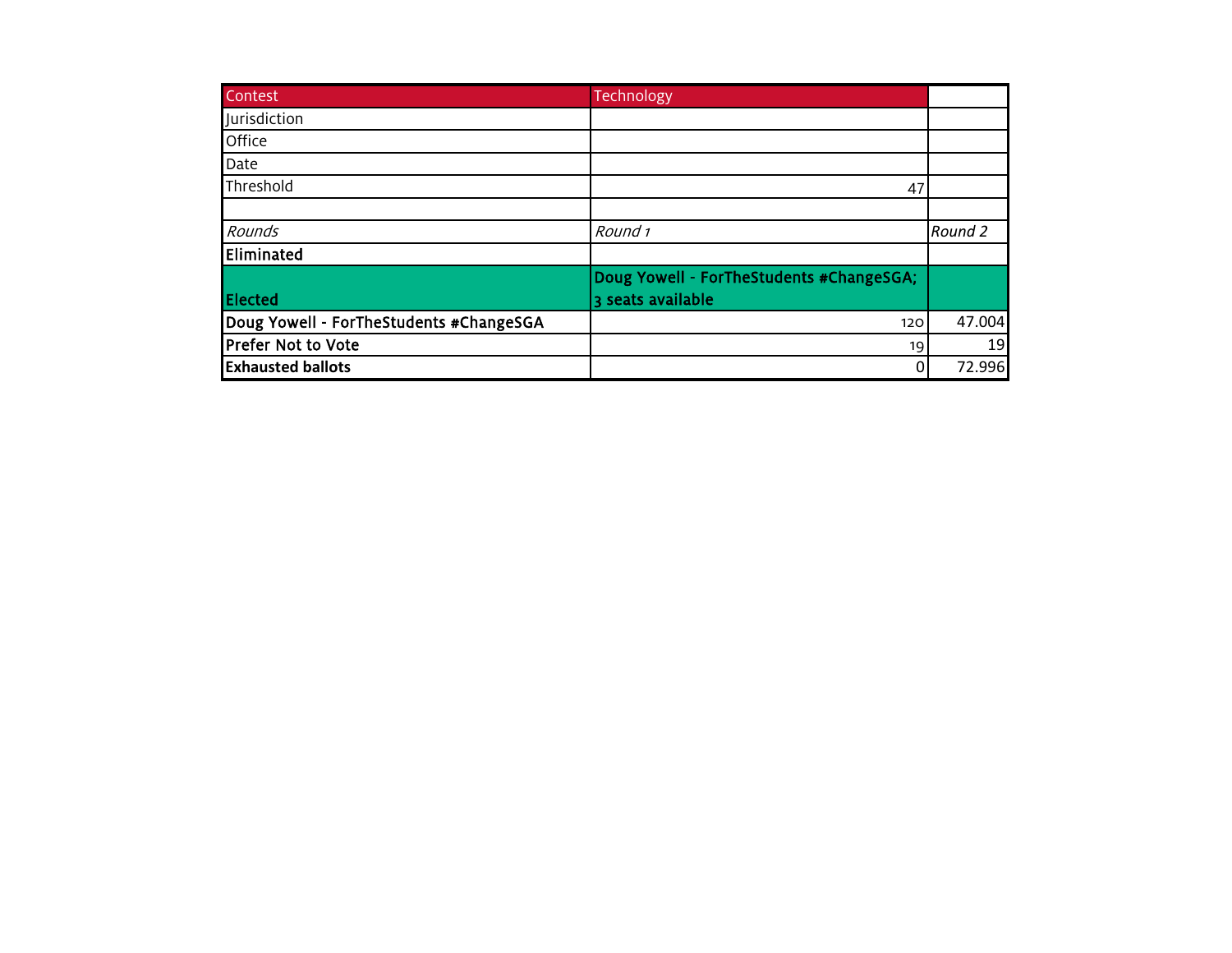| <b>Contest</b>                          | <b>UGAL Seat 1</b>                       |     | <b>Contest</b>                                     | <b>UGAL Seat 2</b>                                 |     | <b>Contest</b>                              | <b>UGAL Seat 3</b> |
|-----------------------------------------|------------------------------------------|-----|----------------------------------------------------|----------------------------------------------------|-----|---------------------------------------------|--------------------|
| Jurisdiction                            |                                          |     | Jurisdiction                                       |                                                    |     | <b>Jurisdiction</b>                         |                    |
| Office                                  |                                          |     | Office                                             |                                                    |     | Office                                      |                    |
| Date                                    |                                          |     | Date                                               |                                                    |     | Date                                        |                    |
| Threshold                               |                                          |     | Threshold                                          |                                                    | 940 | Threshold                                   |                    |
|                                         |                                          |     |                                                    |                                                    |     |                                             |                    |
| Rounds                                  | Round 1                                  |     | Rounds                                             | Round                                              |     | Rounds                                      | Round 1            |
| Eliminated                              |                                          |     | Eliminated                                         |                                                    |     | Eliminated                                  |                    |
| <b>Elected</b>                          | <b>Alex Westerbeck - Conscious Coogs</b> |     | Elected                                            | Zachary John Schroeder - ForTheStudents #ChangeSGA |     | Elected                                     | <b>Allyson Cam</b> |
| Alex Westerbeck - Conscious Coogs       |                                          | 993 | Zachary John Schroeder - ForTheStudents #ChangeSGA |                                                    |     | Allyson Campos - Conscious Coogs            |                    |
| Luke Bowers - ForTheStudents #ChangeSGA |                                          |     | Oliver Lehr - Conscious Coogs                      |                                                    |     | Jacob J. Thomas - ForTheStudents #ChangeSGA |                    |
| <b>Exhausted hallots</b>                |                                          |     | <b>Exhaucted hallots</b>                           |                                                    |     | <b>Exhausted hallots</b>                    |                    |

| <b>Contest</b>                           | <b>UGAL Seat 4</b>                       |
|------------------------------------------|------------------------------------------|
| <b>Iurisdiction</b>                      |                                          |
| Office                                   |                                          |
| Date                                     |                                          |
| Threshold                                | 944                                      |
|                                          |                                          |
| Rounds                                   | Round 1                                  |
| Eliminated                               |                                          |
| Elected                                  | Arvana Azizi - ForTheStudents #ChangeSGA |
| Aryana Azizi - ForTheStudents #ChangeSGA | 972                                      |
| Justine Samaroo - Conscious Coogs        | 914                                      |
| .                                        | $\sim$                                   |

| Contest                                 | <b>UGAL Seat 1</b>                       | <b>Contest</b>                                     | <b>UGAL Seat 2</b>                                 | <b>Contest</b>                              | <b>UGAL Seat 3</b>                      |
|-----------------------------------------|------------------------------------------|----------------------------------------------------|----------------------------------------------------|---------------------------------------------|-----------------------------------------|
| <b>Jurisdiction</b>                     |                                          | <b>Jurisdiction</b>                                |                                                    | <b>Jurisdiction</b>                         |                                         |
| Office                                  |                                          | Office                                             |                                                    | Office                                      |                                         |
| Date                                    |                                          |                                                    |                                                    |                                             |                                         |
| Threshold                               |                                          | Threshold                                          |                                                    | Threshold                                   |                                         |
|                                         |                                          |                                                    |                                                    |                                             |                                         |
| Rounds                                  | Round                                    | Rounds                                             | Round                                              | Rounds                                      | Round                                   |
| Eliminated                              |                                          | Eliminated                                         |                                                    | Eliminated                                  |                                         |
| Elected                                 | <b>Alex Westerbeck - Conscious Coogs</b> | Elected                                            | Zachary John Schroeder - ForTheStudents #ChangeSGA |                                             | <b>Allyson Campos - Conscious Coogs</b> |
| Alex Westerbeck - Conscious Coogs       | 002                                      | Zachary John Schroeder - ForTheStudents #ChangeSGA |                                                    | Allyson Campos - Conscious Coogs            | 1018                                    |
| Luke Bowers - ForTheStudents #ChangeSGA |                                          | Oliver Lehr - Conscious Coogs                      |                                                    | Jacob J. Thomas - ForTheStudents #ChangeSGA |                                         |
| Exhausted ballots                       |                                          | <b>Exhausted ballots</b>                           |                                                    | <b>Exhausted ballots</b>                    |                                         |
|                                         |                                          |                                                    |                                                    |                                             |                                         |

| <b>Contest</b>                           | <b>UGAL Seat 4</b>                       | <b>Contest</b>                                | <b>UGAL Seat 5</b>                            |     | <b>Contest</b>                          | <b>UGAL Seat 6</b>                      |
|------------------------------------------|------------------------------------------|-----------------------------------------------|-----------------------------------------------|-----|-----------------------------------------|-----------------------------------------|
| <b>Jurisdiction</b>                      |                                          | lurisdiction                                  |                                               |     | Iurisdiction                            |                                         |
| Office                                   |                                          | Office                                        |                                               |     |                                         |                                         |
| Date                                     |                                          | Date                                          |                                               |     |                                         |                                         |
| Threshold                                |                                          | Threshold                                     |                                               |     | Threshold                               | 918                                     |
|                                          |                                          |                                               |                                               |     |                                         |                                         |
| Rounds                                   | Round                                    | Rounds                                        | Round                                         |     | Rounds                                  | Round                                   |
| Eliminated                               |                                          | <b>Eliminated</b>                             |                                               |     | Eliminated                              |                                         |
| <b>Elected</b>                           | Aryana Azizi - ForTheStudents #ChangeSGA | Elected                                       | Caitlin Beafneaux - ForTheStudents #ChangeSGA |     |                                         | Nylas Nahas - ForTheStudents #ChangeSGA |
| Aryana Azizi - ForTheStudents #ChangeSGA |                                          | Caitlin Beafneaux - ForTheStudents #ChangeSGA |                                               |     | Nylas Nahas - ForTheStudents #ChangeSGA | 1344                                    |
| Justine Samaroo - Conscious Coogs        |                                          | Rohit Shajan - Conscious Coogs                |                                               | 904 | <b>Prefer Not to Vote</b>               | 491                                     |
| Postere contrast to attack a             |                                          | Professional front car.                       |                                               |     | The discussion of the Market            |                                         |

| <b>Contest</b>                           | <b>UGAL Seat 4</b>                       | <b>Contest</b>                                | <b>UGAL Seat 5</b>                            | <b>Contest</b>                          | <b>UGAL Seat 6</b>                      |
|------------------------------------------|------------------------------------------|-----------------------------------------------|-----------------------------------------------|-----------------------------------------|-----------------------------------------|
| Jurisdiction                             |                                          | <b>Jurisdiction</b>                           |                                               | Jurisdiction                            |                                         |
| Office                                   |                                          | Office                                        |                                               |                                         |                                         |
| Date                                     |                                          | Date                                          |                                               |                                         |                                         |
| Threshold                                |                                          | Threshold                                     |                                               | Threshold                               |                                         |
|                                          |                                          |                                               |                                               |                                         |                                         |
| Rounds                                   | Round                                    | Rounds                                        | Round 1                                       | Rounds                                  | Round                                   |
| Eliminated                               |                                          | Eliminated                                    |                                               | Eliminated                              |                                         |
| <b>Hected</b>                            | Aryana Azizi - ForTheStudents #ChangeSGA | Electe                                        | Caitlin Beafneaux - ForTheStudents #ChangeSGA |                                         | Nylas Nahas - ForTheStudents #ChangeSGA |
| Aryana Azizi - ForTheStudents #ChangeSGA |                                          | Caitlin Beafneaux - ForTheStudents #ChangeSGA |                                               | Nylas Nahas - ForTheStudents #ChangeSGA |                                         |
| Justine Samaroo - Conscious Coogs        |                                          | Rohit Shajan - Conscious Coogs                |                                               | <b>Prefer Not to Vote</b>               |                                         |
| <b>Exhausted ballots</b>                 |                                          | <b>Exhausted ballots</b>                      |                                               | <b>Exhausted ballots</b>                |                                         |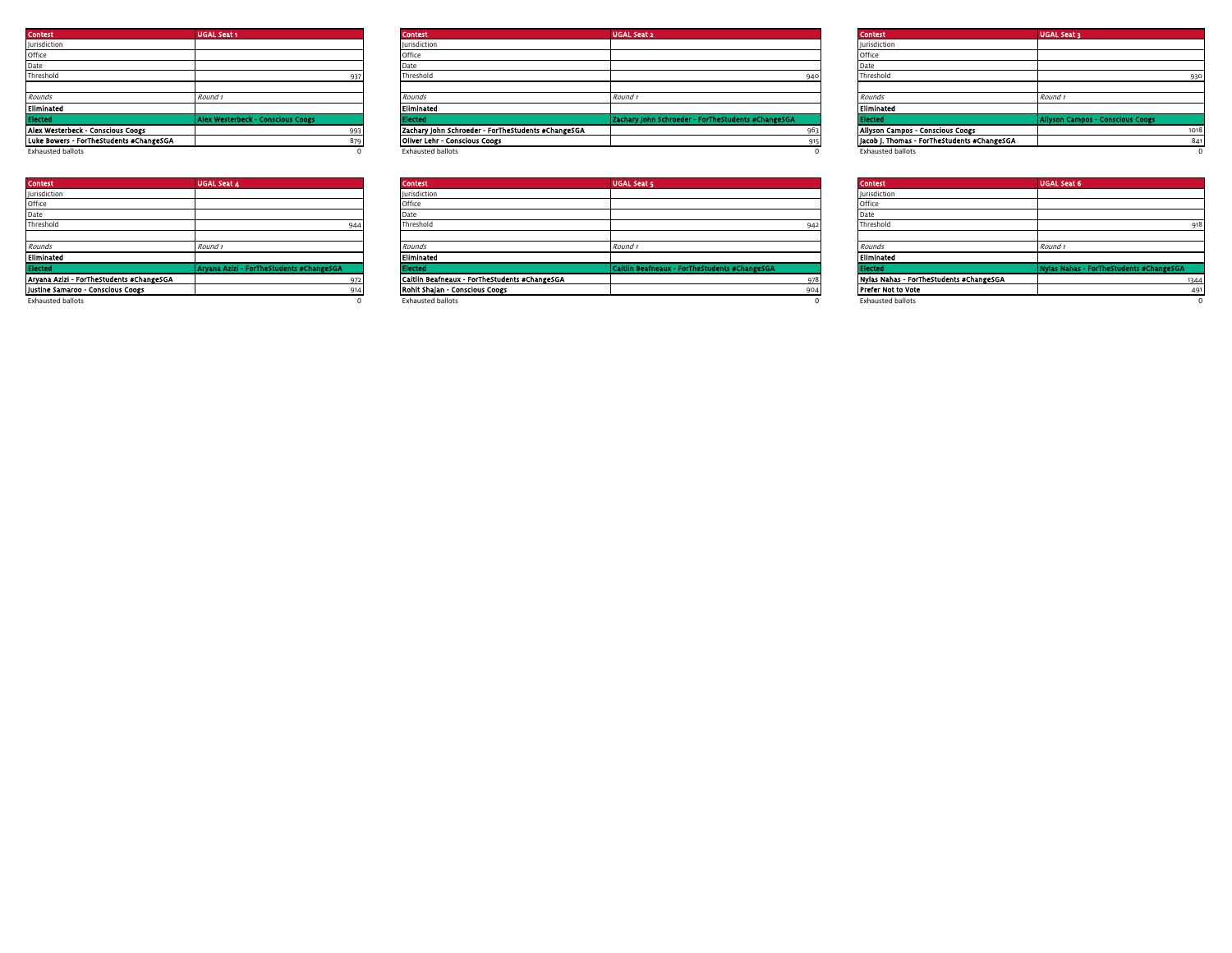| Contest                          | <b>Graduate At Large</b>                         |                    |
|----------------------------------|--------------------------------------------------|--------------------|
| <b>lurisdiction</b>              |                                                  |                    |
| Office                           |                                                  |                    |
| Date                             |                                                  |                    |
| Threshold                        | 23                                               |                    |
|                                  |                                                  |                    |
| Rounds                           | Round 1                                          | Round <sub>2</sub> |
| Eliminated                       |                                                  |                    |
|                                  | Barbara Lomeli - Conscious Coogs; Sandra Ortiz - |                    |
| <b>Elected</b>                   | Conscious Coogs; 2 Seats available               |                    |
| Sandra Ortiz - Conscious Coogs   | 51                                               | 23.001             |
| <b>IPrefer Not to Vote</b>       | 25                                               | 23                 |
| Barbara Lomeli - Conscious Coogs | 15                                               | 15                 |
| <b>Exhausted ballots</b>         | o                                                | 29.999             |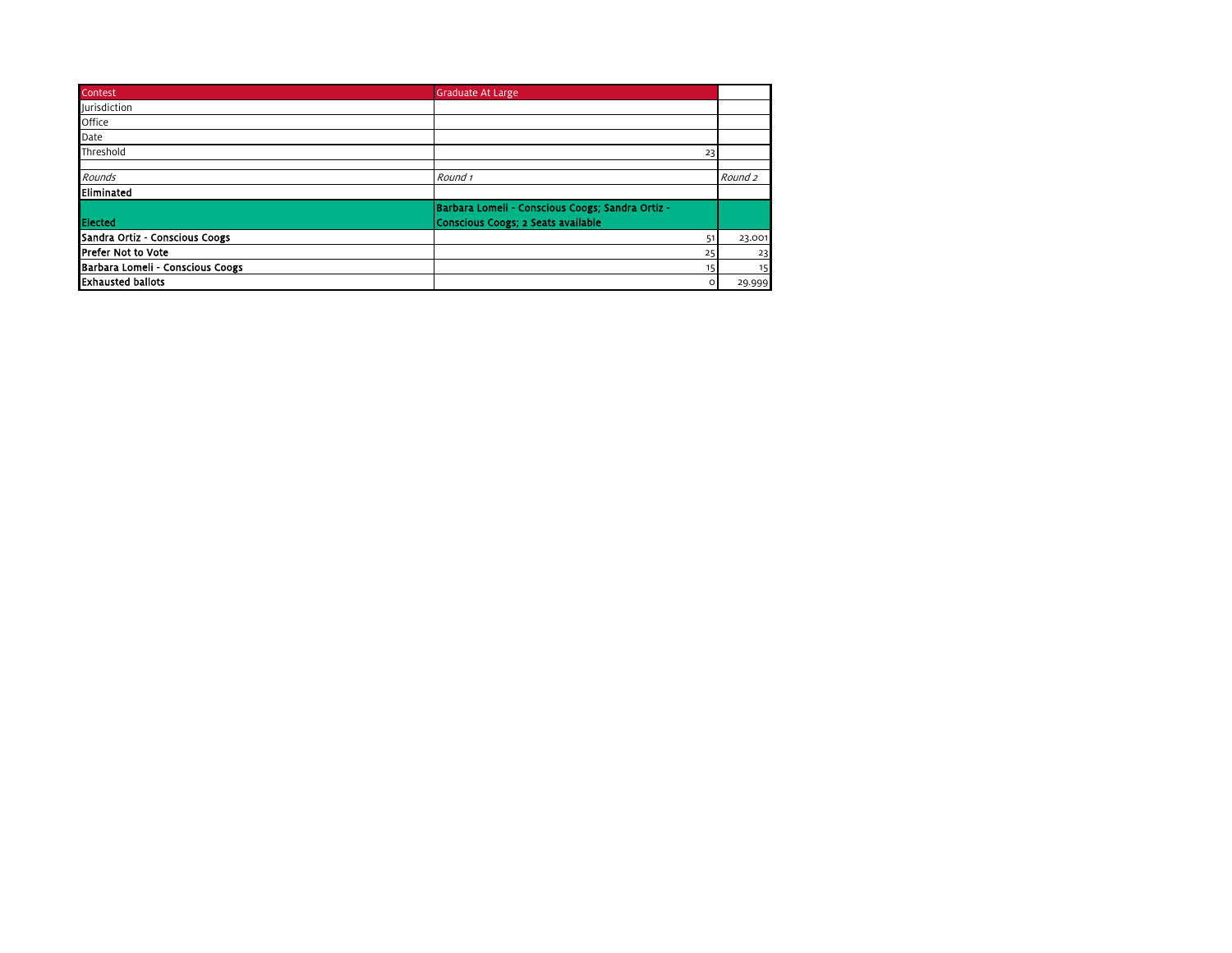| Contest                  | Architecture              |
|--------------------------|---------------------------|
| Jurisdiction             |                           |
| Office                   |                           |
| Date                     |                           |
| Threshold                |                           |
|                          |                           |
| Rounds                   | Round 1                   |
| Eliminated               |                           |
| <b>Elected</b>           | Vacant (1 seat available) |
|                          |                           |
| <b>Exhausted ballots</b> |                           |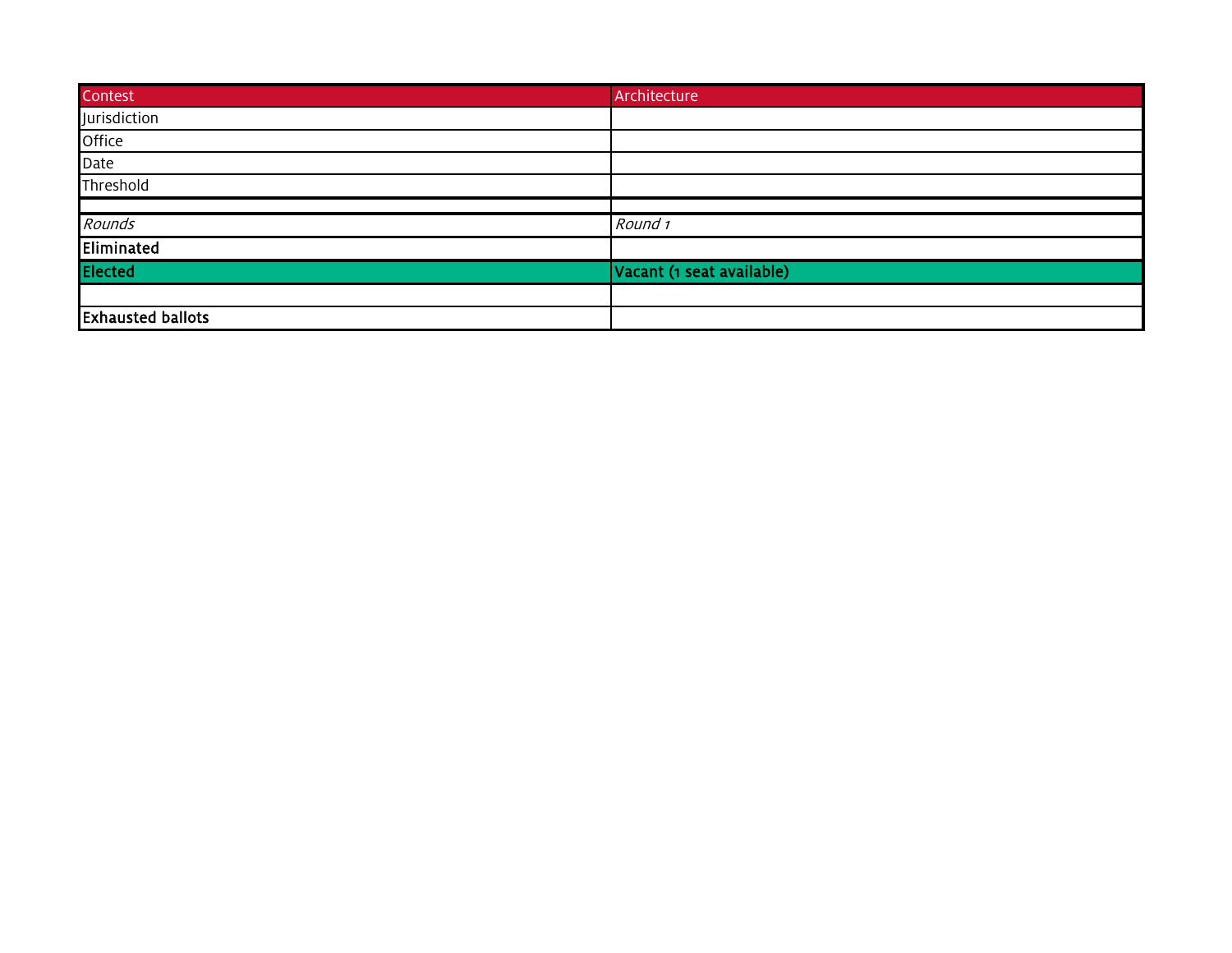| Contest                  | <b>College of Nursing</b> |
|--------------------------|---------------------------|
| Jurisdiction             |                           |
| Office                   |                           |
| Date                     |                           |
| Threshold                |                           |
|                          |                           |
| Rounds                   | Round 1                   |
| <b>Eliminated</b>        |                           |
| Elected                  | Vacant (1 seat available) |
|                          |                           |
| <b>Exhausted ballots</b> |                           |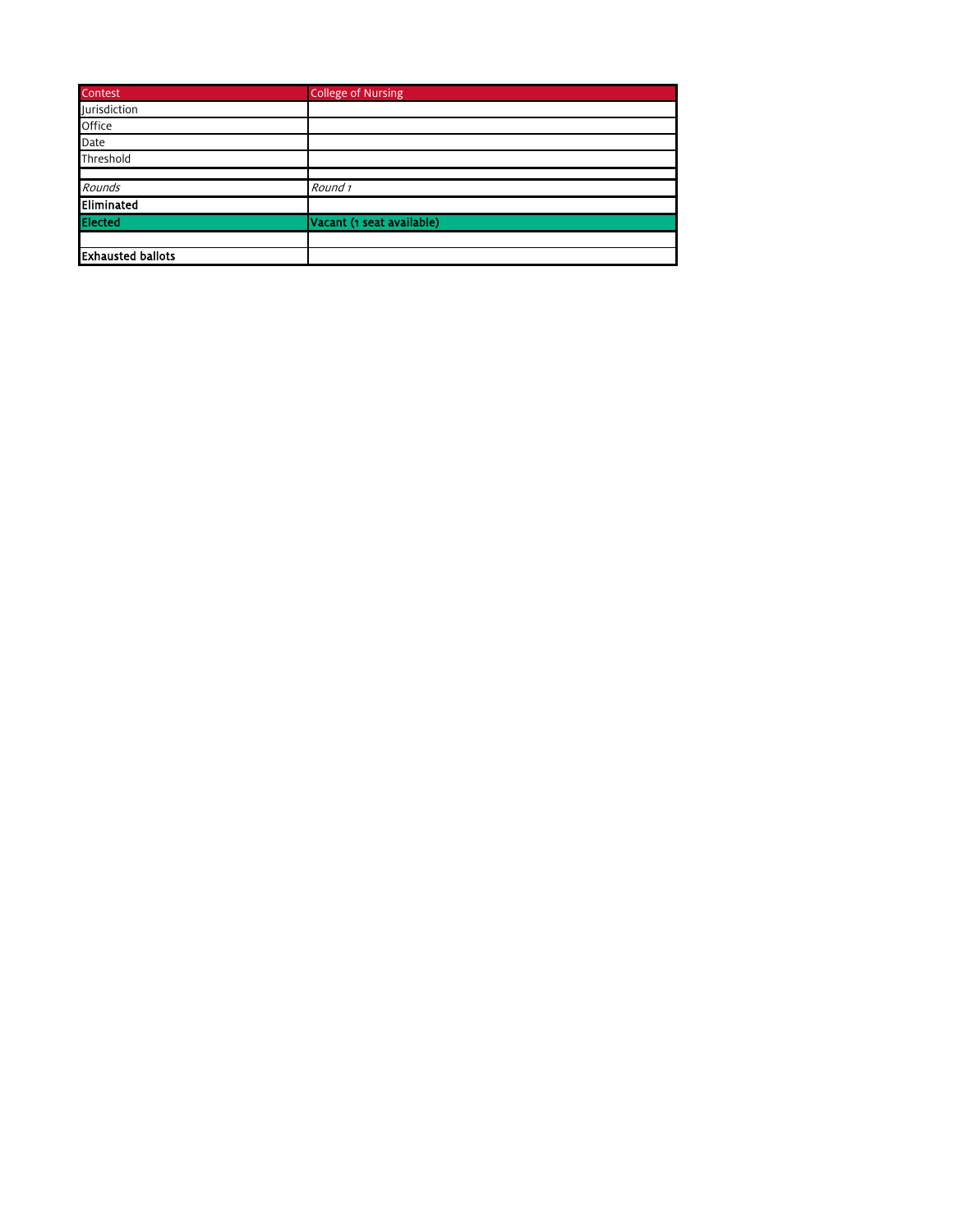| <b>Contest</b>           | <b>College of Pharmacy</b> |
|--------------------------|----------------------------|
| Jurisdiction             |                            |
| Office                   |                            |
| Date                     |                            |
| Threshold                |                            |
|                          |                            |
| Rounds                   | Round 1                    |
| Eliminated               |                            |
| <b>Elected</b>           | Vacant (1 seat available)  |
|                          |                            |
| <b>Exhausted ballots</b> |                            |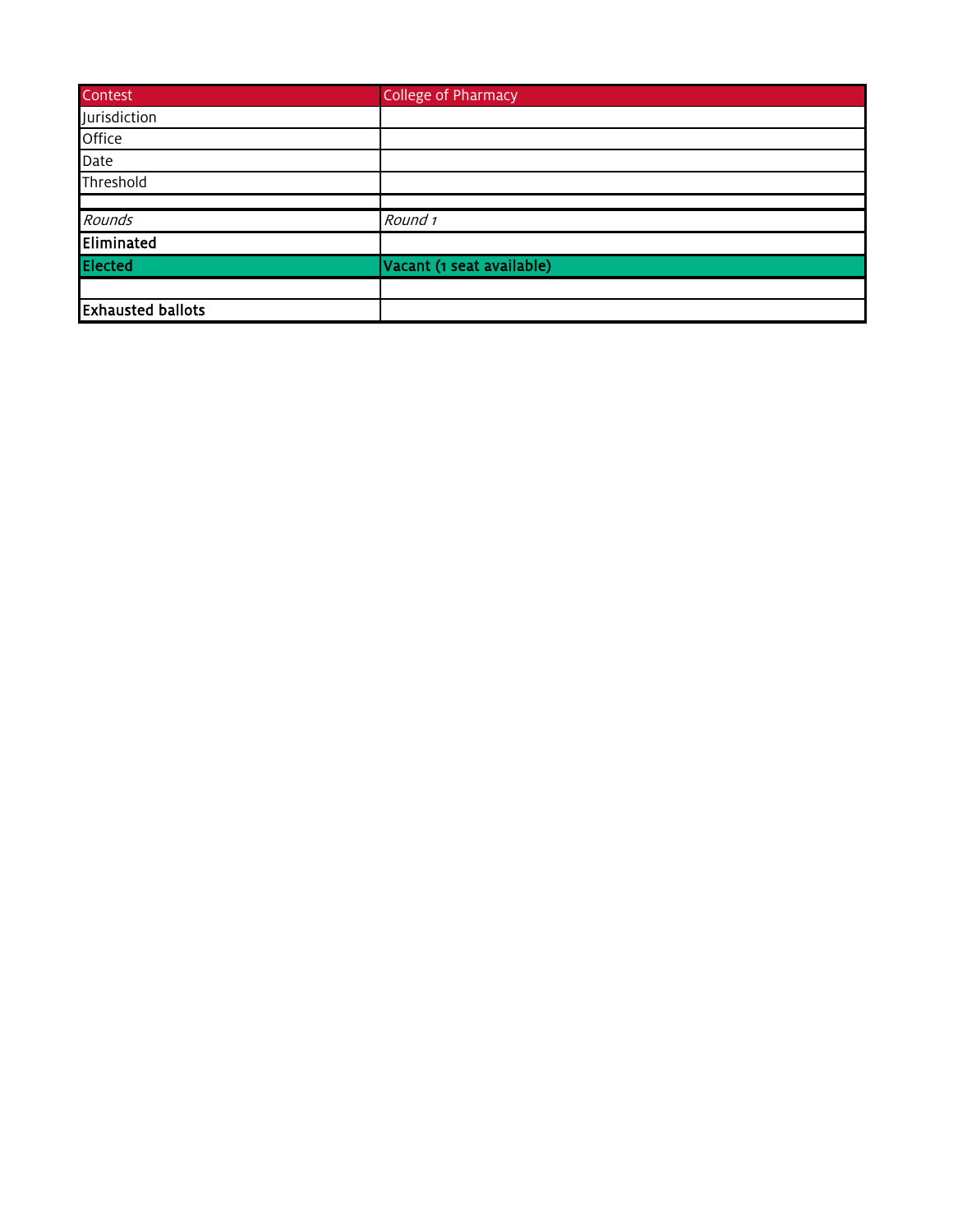| <b>Contest</b>           | <b>College of Optometry</b> |
|--------------------------|-----------------------------|
| Jurisdiction             |                             |
| Office                   |                             |
| Date                     |                             |
| Threshold                |                             |
|                          |                             |
| Rounds                   | Round 1                     |
| Eliminated               |                             |
| <b>Elected</b>           | Vacant (1 seat available)   |
|                          |                             |
| <b>Exhausted ballots</b> |                             |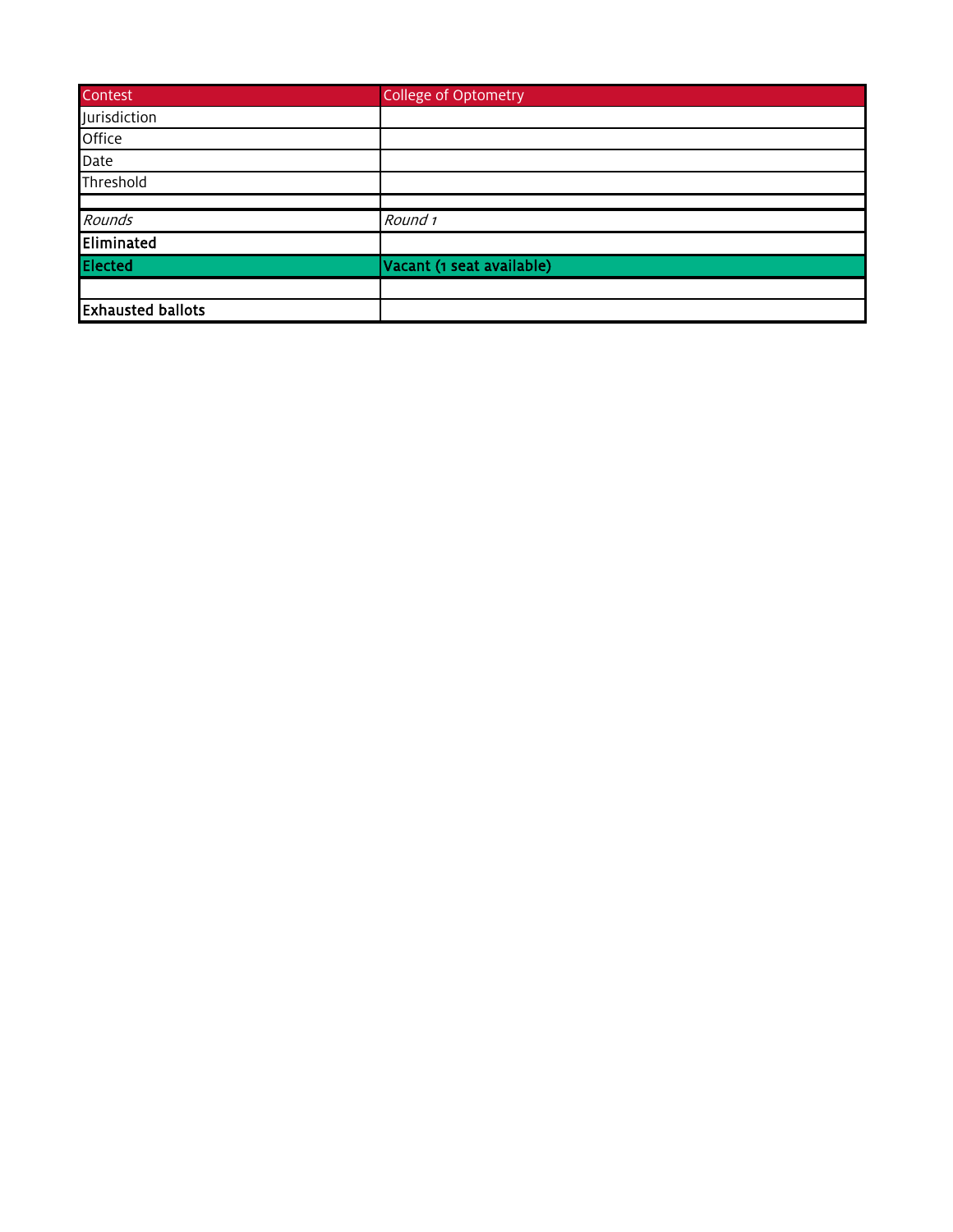| Contest                  | <b>College of Medicine</b> |
|--------------------------|----------------------------|
| Jurisdiction             |                            |
| Office                   |                            |
| Date                     |                            |
| Threshold                |                            |
|                          |                            |
| Rounds                   | Round 1                    |
| Eliminated               |                            |
| <b>Elected</b>           | Vacant (1 seat available)  |
|                          |                            |
| <b>Exhausted ballots</b> |                            |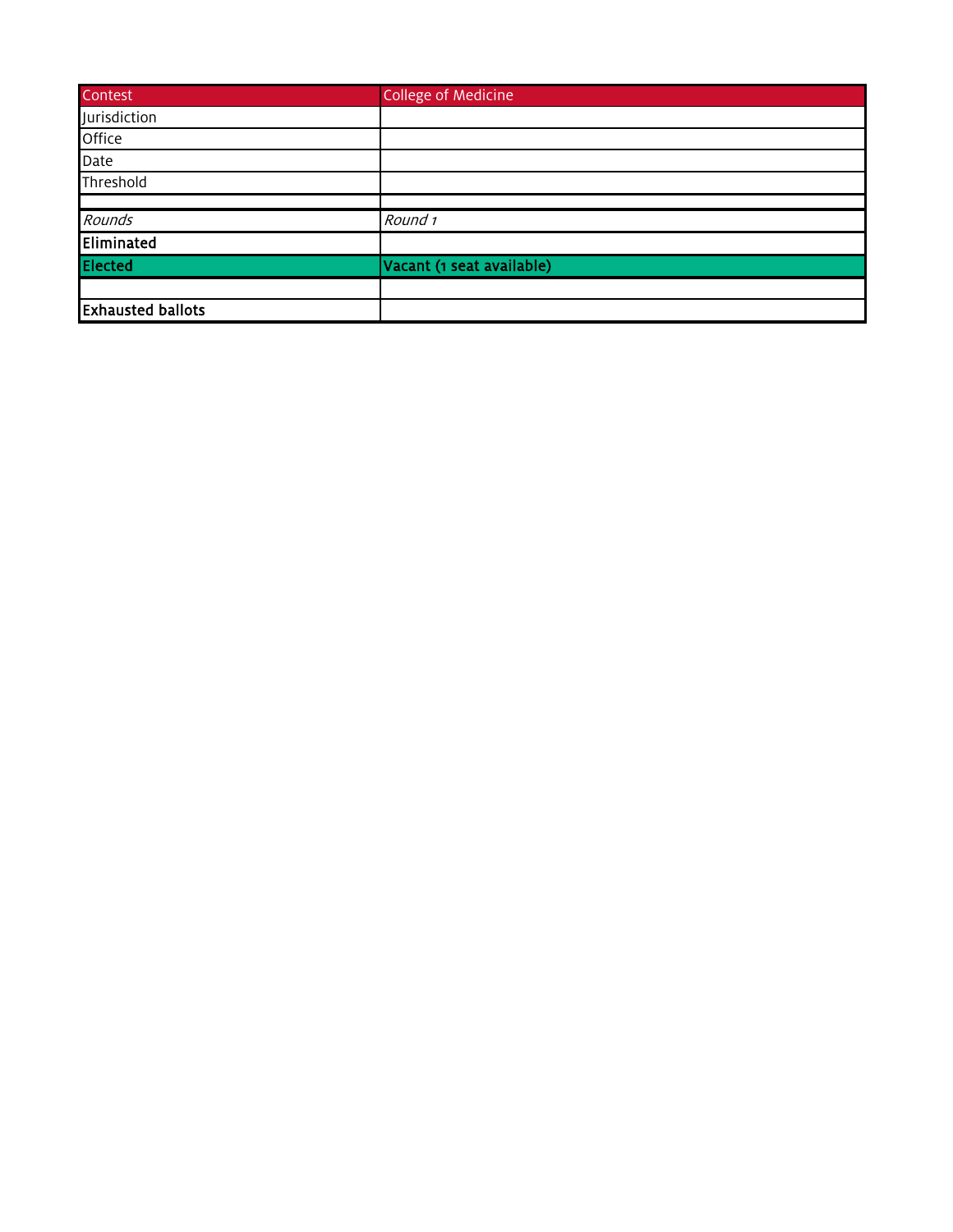| <b>Contest</b>           | <b>Graudate College of Social Work</b> |
|--------------------------|----------------------------------------|
| Jurisdiction             |                                        |
| Office                   |                                        |
| Date                     |                                        |
| Threshold                |                                        |
|                          |                                        |
| Rounds                   | Round 1                                |
| Eliminated               |                                        |
| Elected                  | Vacant (1 seat available)              |
|                          |                                        |
| <b>Exhausted ballots</b> |                                        |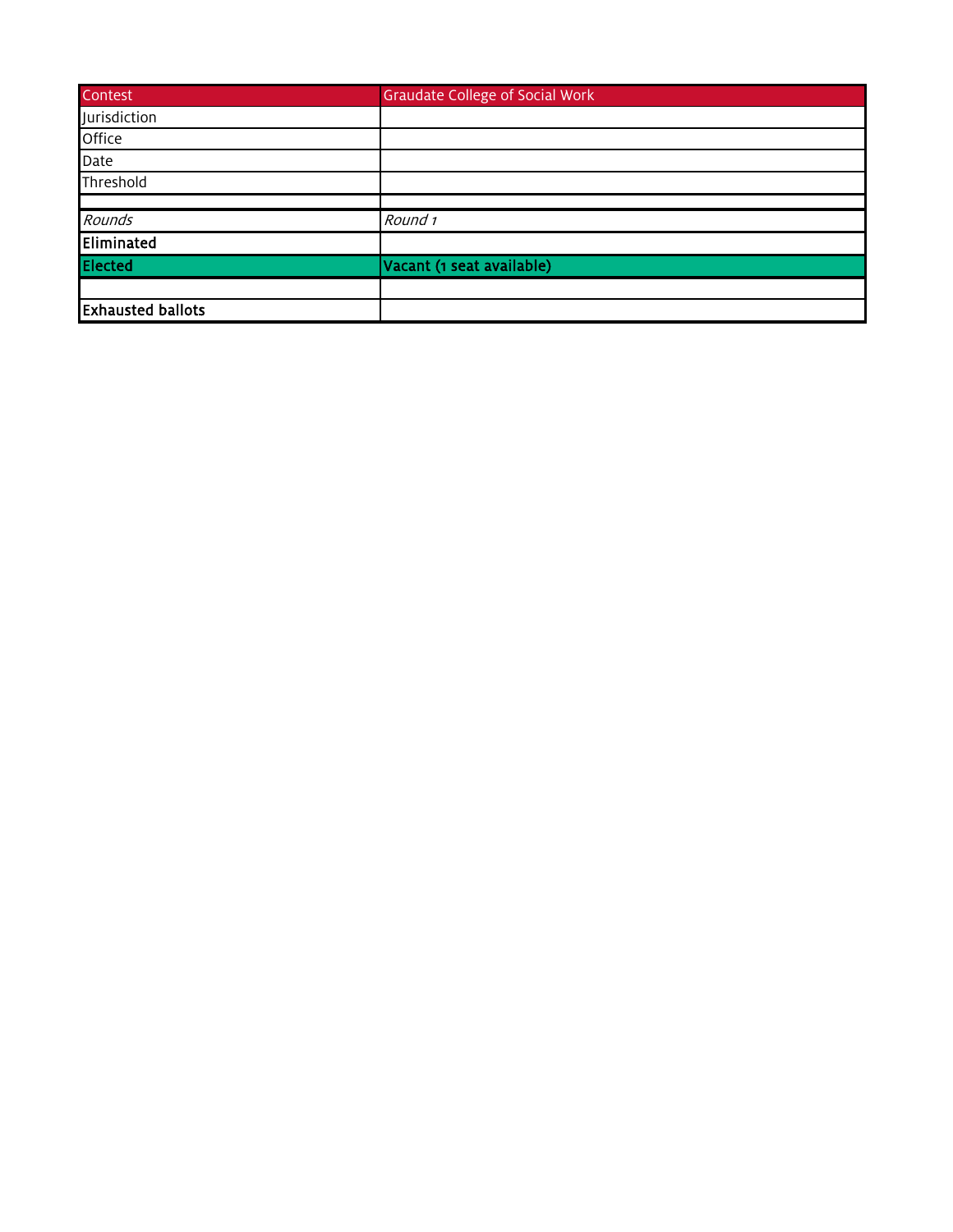| <b>Contest</b>           | <b>Exploratory Studies</b> |
|--------------------------|----------------------------|
| Jurisdiction             |                            |
| Office                   |                            |
| Date                     |                            |
| Threshold                |                            |
|                          |                            |
| Rounds                   | Round 1                    |
| Eliminated               |                            |
| <b>Elected</b>           | Vacant (2 seats available) |
|                          |                            |
| <b>Exhausted ballots</b> |                            |